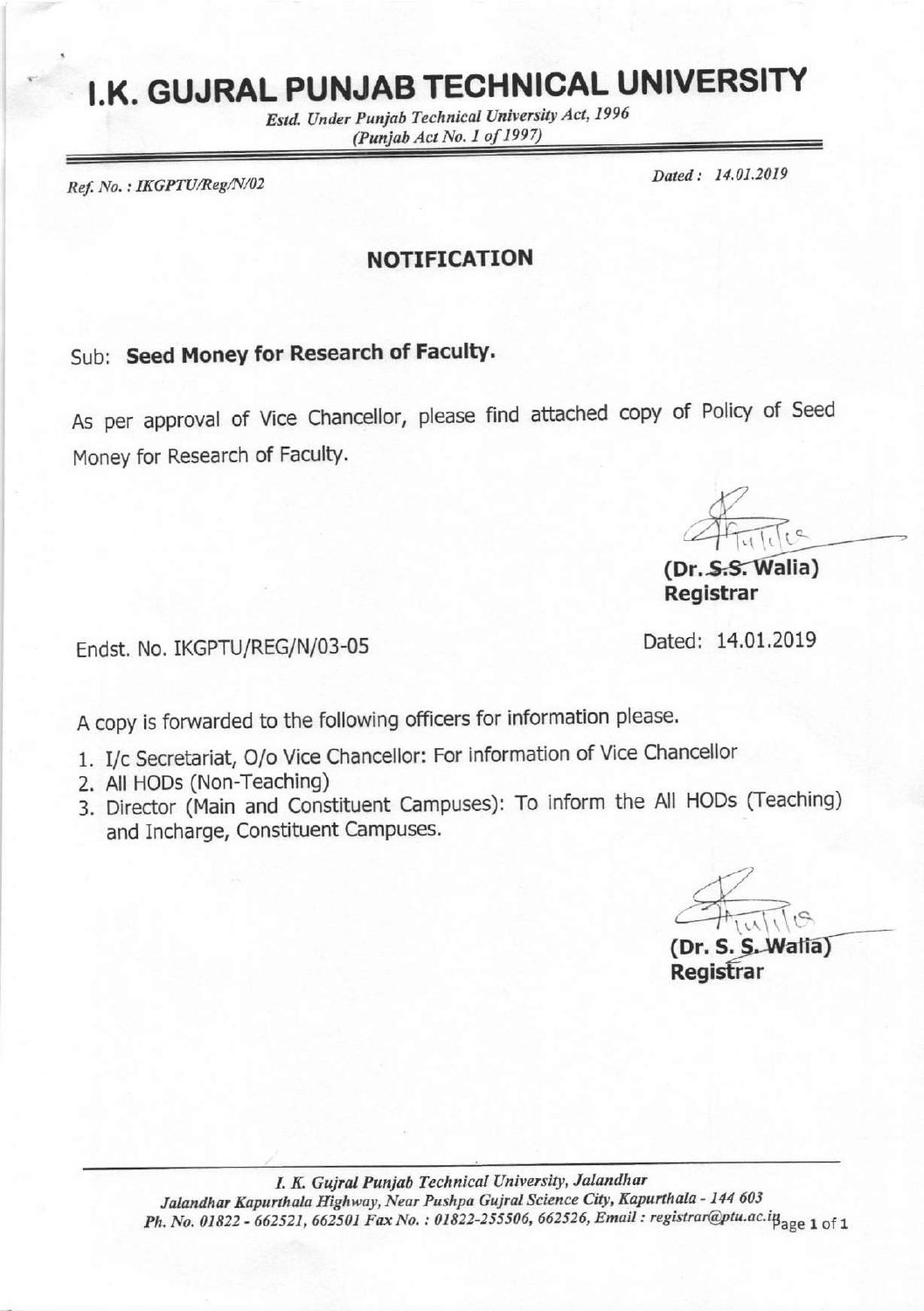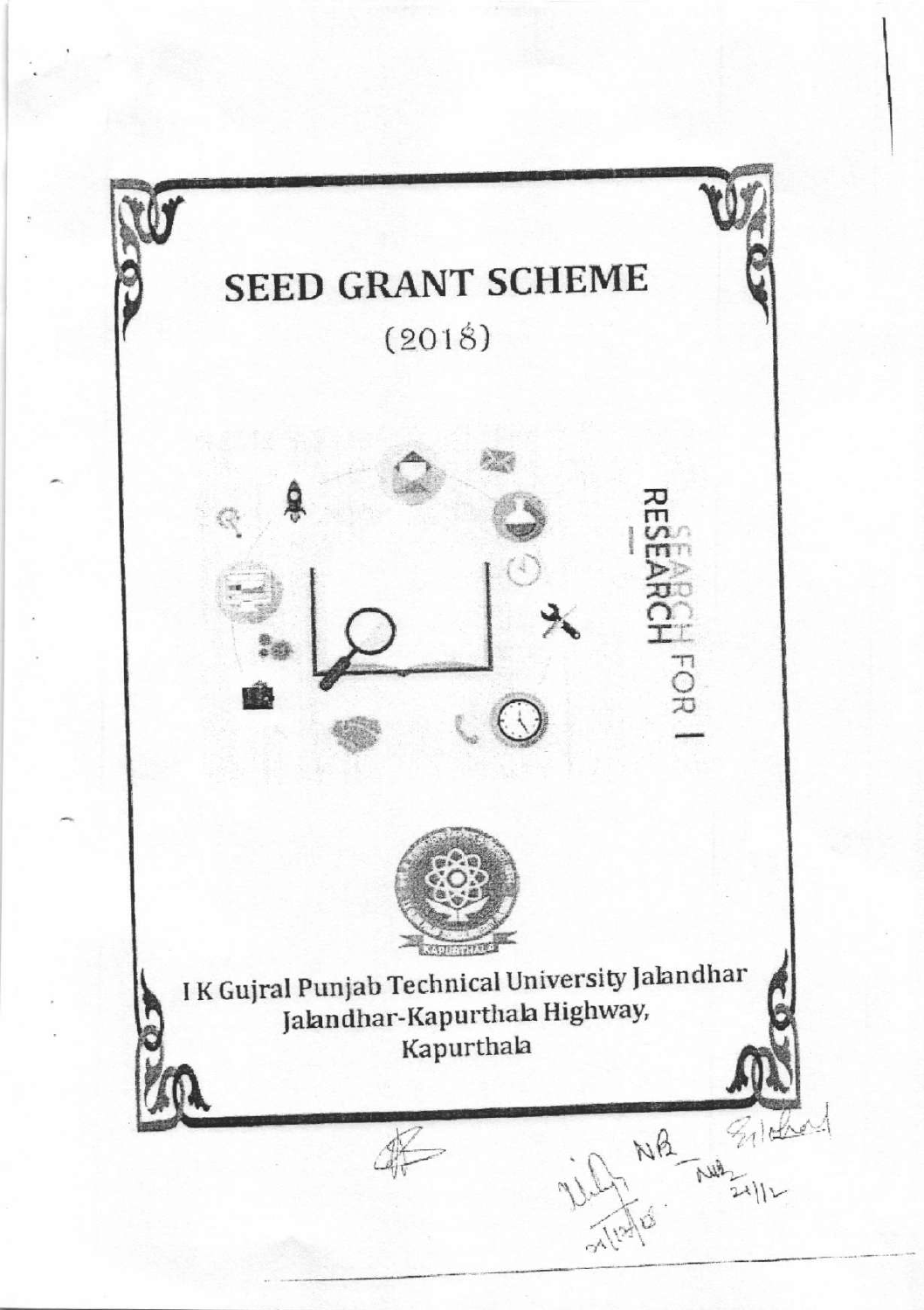Seed Grant Scheme - IKGPTU

# **INDEX**

| $\ddagger$<br>Introduction<br>1.<br>1<br>Objectives<br>$\overline{c}$ .<br>1<br>Awards<br>З,<br>$\mathbf{1}$<br>Eligibility<br>4.<br>$\mathbf 2$<br>Application Process<br>5.<br>Submission Deadline<br>6.<br><b>Selection Criteria</b><br>$\overline{7}$ | Title<br>S.No. |  | Page No.       |
|-----------------------------------------------------------------------------------------------------------------------------------------------------------------------------------------------------------------------------------------------------------|----------------|--|----------------|
|                                                                                                                                                                                                                                                           |                |  |                |
|                                                                                                                                                                                                                                                           |                |  |                |
|                                                                                                                                                                                                                                                           |                |  |                |
|                                                                                                                                                                                                                                                           |                |  |                |
|                                                                                                                                                                                                                                                           |                |  |                |
|                                                                                                                                                                                                                                                           |                |  | $\overline{c}$ |
|                                                                                                                                                                                                                                                           |                |  | $\overline{2}$ |
| Evaluation                                                                                                                                                                                                                                                |                |  | $\overline{c}$ |
| 8.<br>Conditions                                                                                                                                                                                                                                          |                |  | $3-4$          |
| 9.<br><b>Expected Deliverables</b><br>10.                                                                                                                                                                                                                 |                |  | 4<br>$70 - 30$ |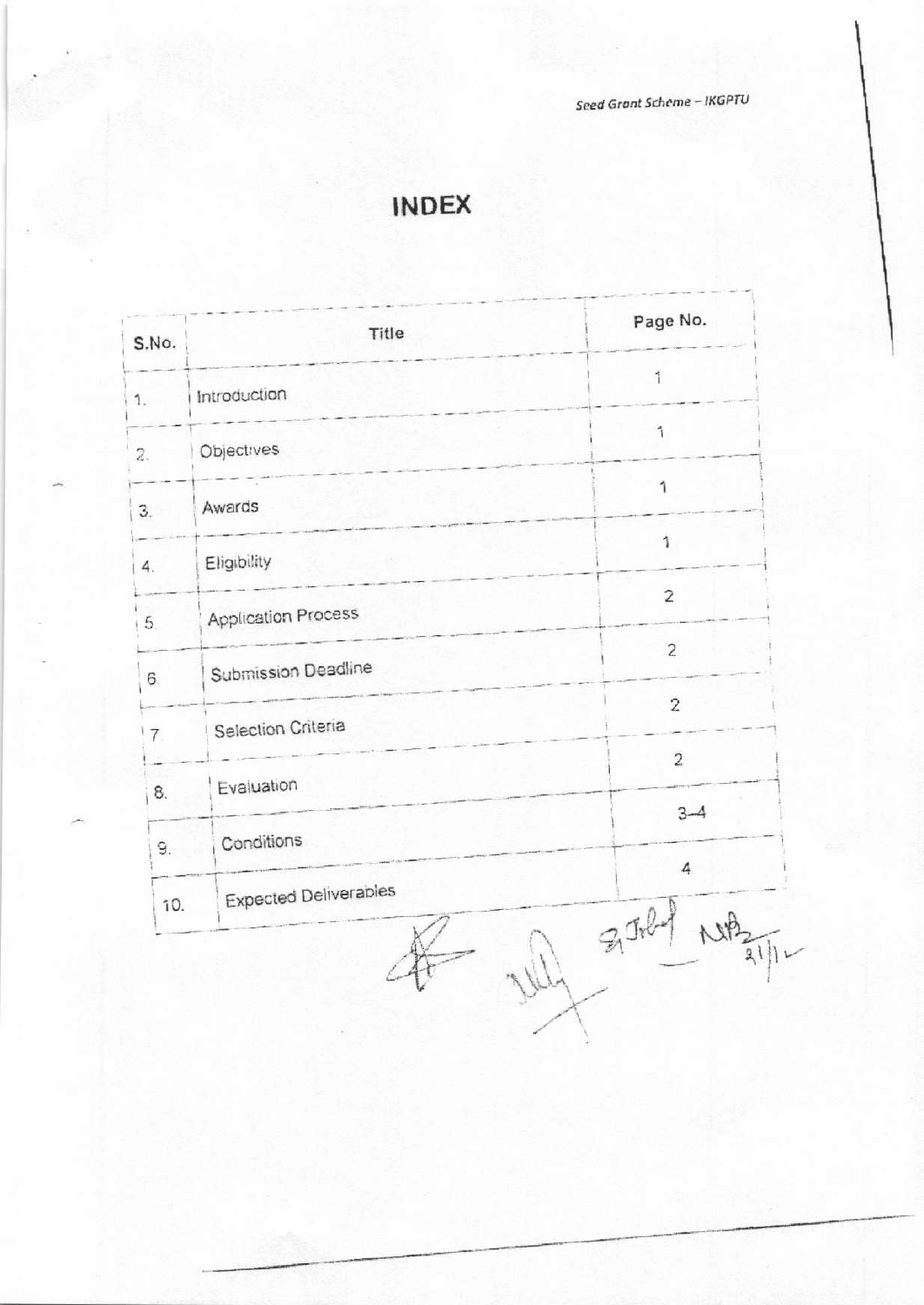Seed Grant Scheme - IKGPTU

## **SEED GRANT SCHEME**

#### **INTRODUCTION**

The Seed Grant scheme of IK Gujral Punjab Technical University, Jalandhar is designed to stimulate competitive research in strategic areas of national or international importance, to promote innovative scientific and technological development, and/or to facilitate the start of research programs which will potentially develop into creative ventures on their own through external funding.

#### **OBJECTIVES**

- 1. To aid a faculty to start a research program that has the potential to sustain by attracting funds from external agencies.
- 2. To test a novel idea and to generate preliminary results before submitting
	- proposals to external agencies.
- 3. To promote inter-faculty collaboration in emerging areas.
- 4. To promote generation of IPR and product/process development.
- 
- To attract and retain talent 5.

#### AWARDS

- Grants shall be awarded with a maximum value of Rs. 5 Lakhs. 2. The duration of the Grant will be 3 years. However, if the sanctioned amount F
- 
- is not consumed in 3 years, the unconsumed amount shall stand lapse.
- Anytiaculty member of IKGPTU holding a PhD degree with a proven track **ELIGIBILITY** record of quality research and employed in teaching departments of IKGPTU
	- The faculty member must have a concrete research proposal with defined
		- In all such research proposals the Principal Investigator(PI) must be the  $2.$ expected outcomes
		- faculty of IKGPTU, however he/she can co-optinot as Co-PI) any of IKGPTU student, Ph.D scholar or faculty. Faculty of any other reputed institute can also be co-opted (but not as Co-PI). Participation by students of any category  $\mathbf{3}$ . is encouraged but they may be only named as personnel in the project. age 1 of 4

NAS Tifiled What is till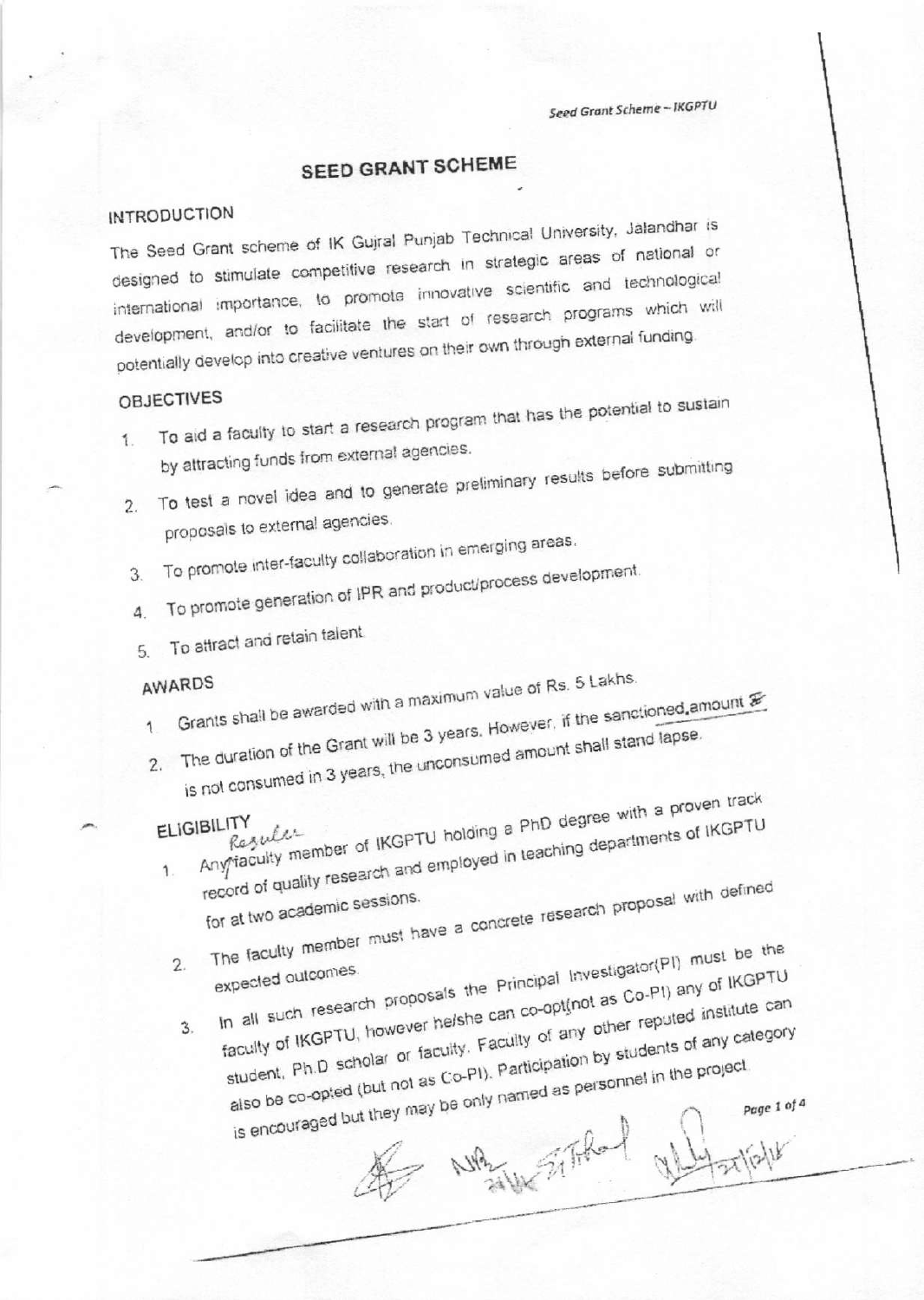Seed Grant Scheme - IKGPTU

## **APPLICATION PROCESS**

- The call for proposals may limit research funding to a few strategic areas.  $1$
- Pre-proposals should be submitted for short-listing.  $2.$
- The short-listed applicants will be asked to submit a full proposal of maximum  $3<sup>1</sup>$ 7 pages including figures and references.
- 4. The full proposals will be reviewed by a selection committee comprising external experts which may include experts from academia, industry or any reputed scientific/ technological organisation. The PI will be invited to make a presentation before the selection committee (Refer to evaluation process)
- Decision on the grant award will be announced. 5.

## SUBMISSION DEADLINE

Proposals will be invited every year in month of January. A decision will be made within 5 weeks of the submission deadline of the application.

## SELECTION CRITERIA

- Innovative interdisciplinary research.  $1$
- Faculty or team of faculty members whose expertise is complimentary. 3. Promise of sustainable research and development attracting external funds.
- 
- 
- Budget matches the claimed outcomes. Potential to generate intellectual property (Including product and process  $4<sup>1</sup>$
- $5$ development)

## **EVALUATION**

The total evaluation process will follow a two stage scheme:

Pre-proposals will be evaluated by a rating scheme which considers each of the selection criteria. Additional points will be awarded if the proposal is linked STAGE 1 with PhD program of students.

## STAGE 2

1. The PIs of the shortlisted pre-proposals will be asked to submit a full

- 
- 2. The selection committee shall assess the pre-proposals. The full proposal will be rated for intellectual merit and its broader impact.
- 
- Wayne Either Willy page 2014 3.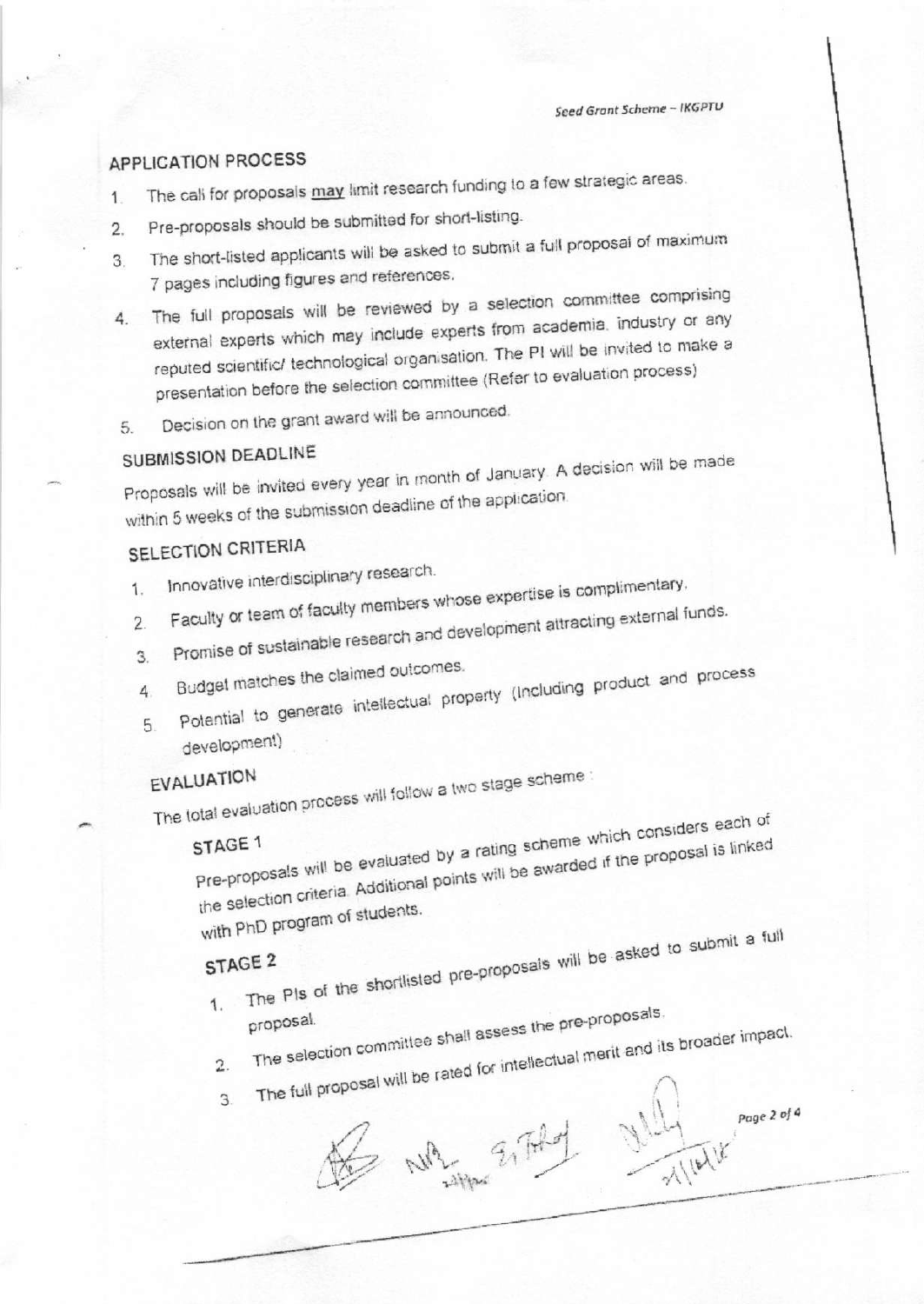- 4. The selection committee may if required, may seek further information from the PI before making a final decision.
- The proposal evaluation will consider the alignment of the budget with 5. the deliverables.

The committee may suggest that two or more proposals be combined if the committee deems it advantageous.

#### **CONDITIONS**

- The decision of the selection committee will be conveyed to the PI who will be the contact person for all administrative matters regarding the project.  $1<sup>1</sup>$
- The PI is responsible for the conduct of the research in the best interest of the  $2.$ Institute/Students/Society.
- Each faculty member shall be entitled for such a Seed Grant only once during  $\overline{3}$ . his/her tenure with IKGPTU.
- Procurement, utilization and maintenance of equipment will strictly be as per University rules. All the purchases shall be done by the PI him/herself with  $\overline{4}$ . approval of the respective departmental Technical Committee notified vide

notification ref.no.IKGPTU/Reg/N/4430 dated 08.09.16. Procurement of only research apparatus of non-consumable category shall be

- 5. made out of the sanctioned amount. The PI shall maintain a proper record of all the purchases done, amounts
- spent, procured items for audit by the designated auditors of the University.  $6.$
- The funds have to be utilized within the stipulated period.  $7<sup>1</sup>$
- The grant money has to be utilized in accordance with the approved budget 8.
- The PI should submit a progress report every six months in the prescribed format for evaluation by the committee mandated to monitor individual projects. In case it is found that proper efforts are not being made further  $\mathsf{G}$ 10. The PI will also be required to report progress or outcomes at the end of each
	- year and after the termination of the seed grant, including grants received and publication/IPR arising out of the seed grant. 11. In any research communication arising out of the funded project, the

contribution of the institute should be duly acknowledged. He was stated rilly 148

Page 3 of 4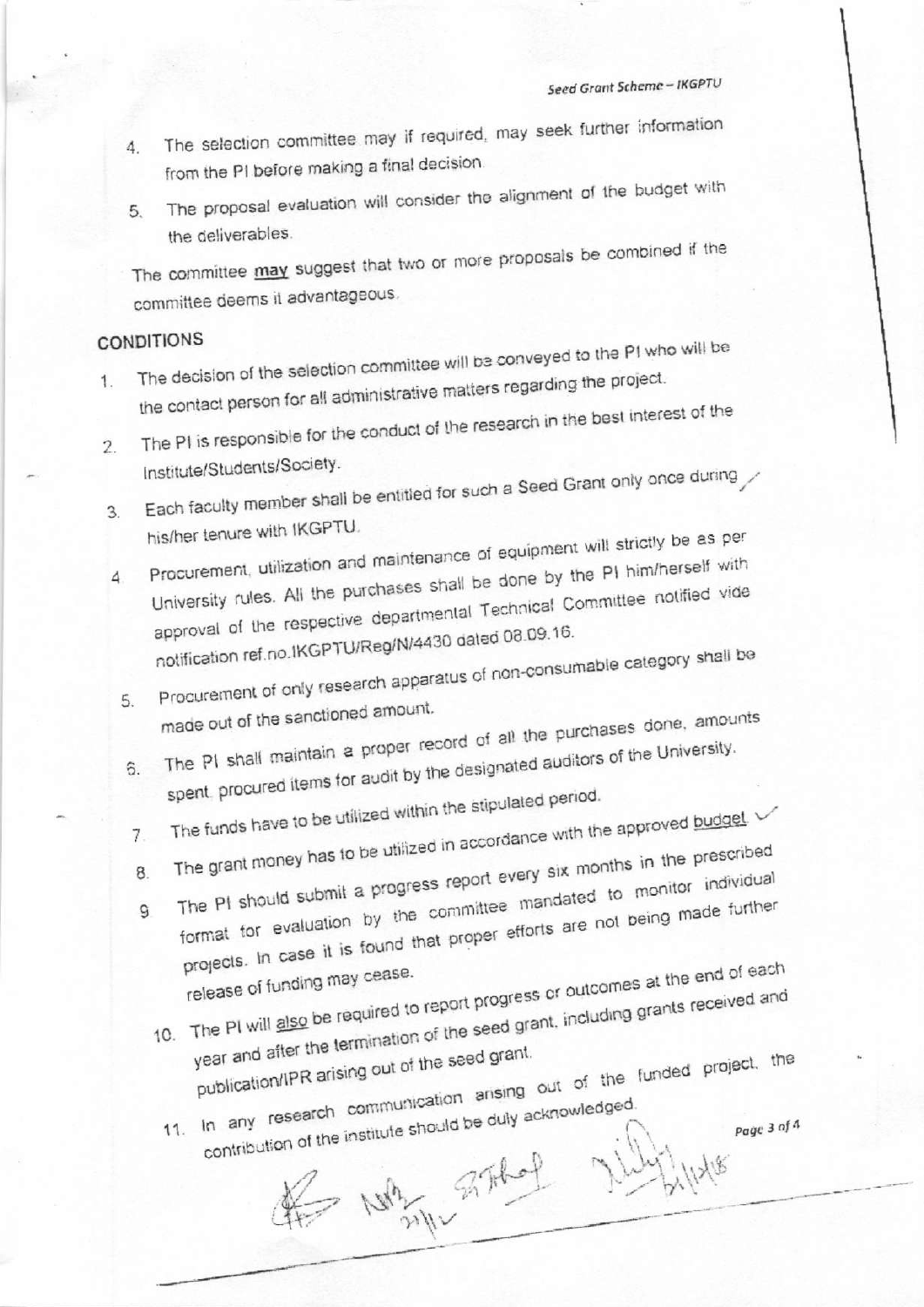12. In case PI leaves the institute before the completion of project, a coinvestigator from IKGPTU will assume responsibility as PI. no collaborator from another institution can become PI under this condition.

## **EXPECTED DELIVERABLES**

- Externally funded projects should be generated as outcome of seed grant 1. scheme.
- Publication in peer-reviewed journals/intellectual property generation including  $\overline{2}$ . product/process development would be expected as outcomes of the project. Further, it is understood that any IP emerging out of research funded by IKGPTU will be owned by IKGPTU. Such IPR will recognize contributions by all researchers as "inventors", and any resulting royalties will be shared by IKGPTU with the inventors in ratio of 70.30 i.e.70% for University & 30% for faculty.

The MB still liked studying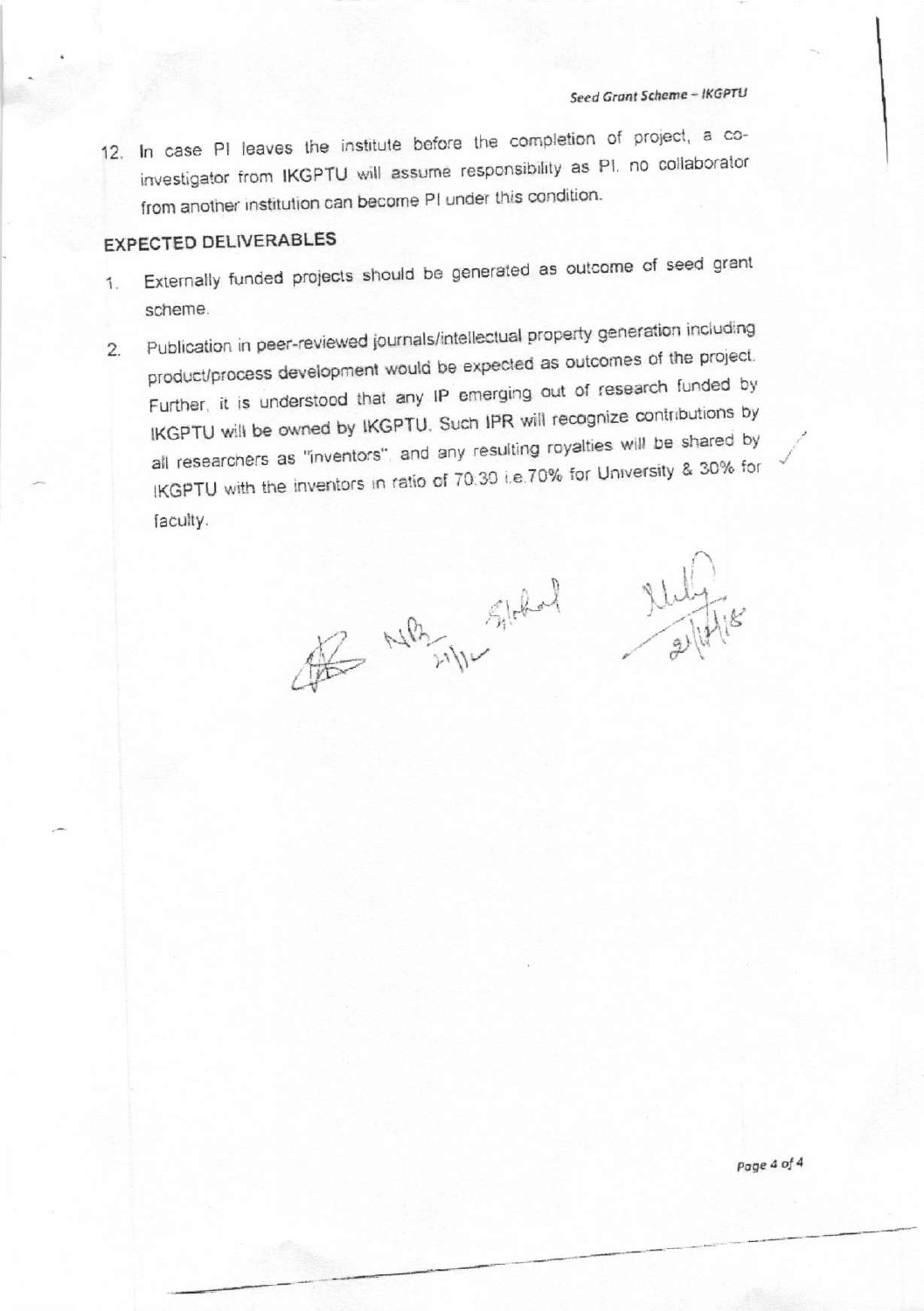#### **I.K. Gujral Punjab Technical University, Jalandhar** Application form for Seed Grant for Innovative R&D Project

- 1. Project Title:
- 2. Duration of the Project:
- 3. Faculty Details

| Name                         |  |  |
|------------------------------|--|--|
| Designation                  |  |  |
| Dept.                        |  |  |
| Major Field of Research      |  |  |
| <b>Contact No</b>            |  |  |
| E-mail                       |  |  |
| Date of joining in Institute |  |  |

- 4. Abstract of the proposals (about 500 words)
- 5. Project Objectives (Attach Separate Sheet, if required, duly signed)

6. Justification of the Proposal in terms of innovation (Attach Separate Sheet, if required, duly signed)

 $\_$  , and the set of the set of the set of the set of the set of the set of the set of the set of the set of the set of the set of the set of the set of the set of the set of the set of the set of the set of the set of th

\_\_\_\_\_\_\_\_\_\_\_\_\_\_\_\_\_\_\_\_\_\_\_\_\_\_\_\_\_\_\_\_\_\_\_\_\_\_\_\_\_\_\_\_\_\_\_\_\_\_\_\_\_\_\_\_\_\_\_\_\_\_\_\_\_\_\_\_\_\_\_\_\_\_\_

 $\_$  , and the set of the set of the set of the set of the set of the set of the set of the set of the set of the set of the set of the set of the set of the set of the set of the set of the set of the set of the set of th

\_\_\_\_\_\_\_\_\_\_\_\_\_\_\_\_\_\_\_\_\_\_\_\_\_\_\_\_\_\_\_\_\_\_\_\_\_\_\_\_\_\_\_\_\_\_\_\_\_\_\_\_\_\_\_\_\_\_\_\_\_\_\_\_\_\_\_\_\_\_\_\_\_\_\_

\_\_\_\_\_\_\_\_\_\_\_\_\_\_\_\_\_\_\_\_\_\_\_\_\_\_\_\_\_\_\_\_\_\_\_\_\_\_\_\_\_\_\_\_\_\_\_\_\_\_\_\_\_\_\_\_\_\_\_\_\_\_\_\_\_\_\_\_\_\_\_\_\_\_\_

\_\_\_\_\_\_\_\_\_\_\_\_\_\_\_\_\_\_\_\_\_\_\_\_\_\_\_\_\_\_\_\_\_\_\_\_\_\_\_\_\_\_\_\_\_\_\_\_\_\_\_\_\_\_\_\_\_\_\_\_\_\_\_\_\_\_\_\_\_\_\_\_\_\_\_

- 7. Expertise :
	- 7.1 Expertise available with the Investigators in executing the project : (Maximum 1 page) (*Professional expertise existing with each of the investigators in terms of publications, Patents and preliminary results, to execute every component of the proposal should be highlighted*)
	- 7.2 Key publications published by the Investigators pertaining to the theme of the proposal during the last 5 years